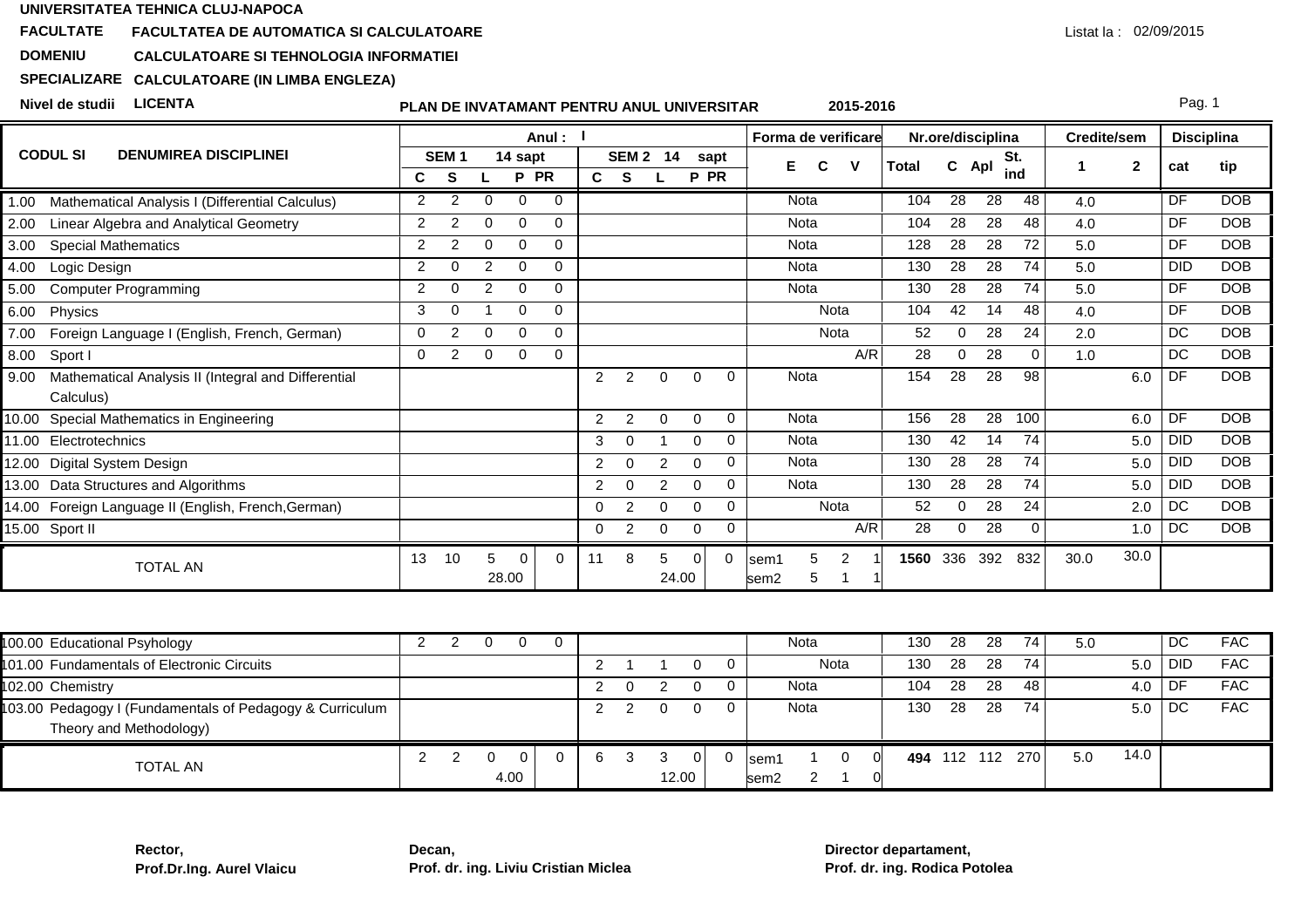### **FACULTATEFACULTATEA DE AUTOMATICA SI CALCULATOARE**

#### **DOMENIUCALCULATOARE SI TEHNOLOGIA INFORMATIEI**

# **SPECIALIZARECALCULATOARE (IN LIMBA ENGLEZA)**

**Nivel de studii LICENTA**

## **PLAN DE INVATAMANT PENTRU ANUL UNIVERSITAR**

Pag. 2

Listat la : 02/09/2015

|                                                                                                    |                |                  |    |            | Anul:     | Ш              |                  |                |          |      | Forma de verificare                 |       |    | Nr.ore/disciplina |              | Credite/sem |              | <b>Disciplina</b> |            |
|----------------------------------------------------------------------------------------------------|----------------|------------------|----|------------|-----------|----------------|------------------|----------------|----------|------|-------------------------------------|-------|----|-------------------|--------------|-------------|--------------|-------------------|------------|
| <b>CODUL SI</b><br><b>DENUMIREA DISCIPLINEI</b>                                                    |                | SEM <sub>1</sub> |    | 14 sapt    |           |                | SEM <sub>2</sub> | 14             |          | sapt |                                     | Total | C. | Apl               | St.          |             | $\mathbf{2}$ | cat               | tip        |
|                                                                                                    | С              | S                |    | P          | <b>PR</b> | C.             | S.               |                | P PR     |      |                                     |       |    |                   | ind          |             |              |                   |            |
| 16.00 Electronic Measurements and Sensors                                                          | $\mathcal{P}$  | $\Omega$         | 2  | $\Omega$   | $\Omega$  |                |                  |                |          |      | Nota                                | 104   | 28 | $\overline{28}$   | 48           | 4.0         |              | <b>DID</b>        | <b>DOB</b> |
| <b>Numerical Calculus</b><br>17.00                                                                 | $\overline{2}$ | $\Omega$         | 2  | $\Omega$   | $\Omega$  |                |                  |                |          |      | Nota                                | 128   | 28 | 28                | 72           | 5.0         |              | DF                | <b>DOB</b> |
| Analog and Digital Circuits<br>18.00                                                               | 2              | 0                | 2  | 0          | $\Omega$  |                |                  |                |          |      | Nota                                | 130   | 28 | 28                | 74           | 5.0         |              | <b>DID</b>        | <b>DOB</b> |
| <b>Object - Oriented Programming</b><br>19.00                                                      | 2              | ∩                | 2  | $\Omega$   | $\Omega$  |                |                  |                |          |      | Nota                                | 130   | 28 | 28                | 74           | 5.0         |              | <b>DID</b>        | <b>DOB</b> |
| 20.00<br>Databases                                                                                 | $\mathcal{P}$  | ∩                | 2  | $\Omega$   | 0         |                |                  |                |          |      | Nota                                | 130   | 28 | 28                | 74           | 5.0         |              | <b>DID</b>        | <b>DOB</b> |
| Assembly Language Programming<br>21.00                                                             | 2              | ∩                | 2  | $\Omega$   | $\Omega$  |                |                  |                |          |      | <b>Nota</b>                         | 130   | 28 | 28                | 74           | 5.0         |              | <b>DS</b>         | <b>DOB</b> |
| Foreign Language I (English, French, German -<br>22.00<br><b>Technical Documents Elaboration)</b>  | 2              | 0                | 0  | 0          | $\Omega$  |                |                  |                |          |      | Nota                                | 28    | 28 | 0                 | $\mathbf{0}$ | 1.0         |              | DC                | <b>DOB</b> |
| 23.00 Systems Theory                                                                               |                |                  |    |            |           | $\overline{2}$ | $\Omega$         | $\mathcal{P}$  | $\Omega$ | 0    | Nota                                | 104   | 28 | 28                | 48           |             | 4.0          | <b>DID</b>        | <b>DOB</b> |
| 24.00 Computer Architecture                                                                        |                |                  |    |            |           | 2              | 0                | 2              | 0        | 0    | <b>Nota</b>                         | 130   | 28 | 28                | 74           |             | 5.0          | <b>DID</b>        | DOB        |
| 25.00 Fundamental Algorithms                                                                       |                |                  |    |            |           | $\overline{2}$ |                  | 2              | $\Omega$ | 0    | Nota                                | 130   | 28 | 42                | 60           |             | 5.0          | <b>DID</b>        | <b>DOB</b> |
| 26.00 Fundamental Programming Techniques                                                           |                |                  |    |            |           | $\overline{2}$ | $\Omega$         | $\mathfrak{p}$ | 0        | 0    | Nota                                | 130   | 28 | 28                | 74           |             | 5.0          | DF                | <b>DOB</b> |
| 27.00<br><b>Operating Systems</b>                                                                  |                |                  |    |            |           | $\overline{2}$ | $\Omega$         | 2              | $\Omega$ | 0    | Nota                                | 130   | 28 | 28                | 74           |             | 5.0          | <b>DID</b>        | <b>DOB</b> |
| <b>Elements of Computer Assisted Graphics</b><br>28.00                                             |                |                  |    |            |           | 2              | 0                | $\mathfrak{p}$ | 0        | 0    | <b>Nota</b>                         | 104   | 28 | 28                | 48           |             | 4.0          | DF                | DOB        |
| Foreign Language II (English, French, German -<br>29.00<br><b>Technical Documents Elaboration)</b> |                |                  |    |            |           | $\overline{2}$ | 0                | $\Omega$       | $\Omega$ | 0    | Nota                                | 52    | 28 | $\Omega$          | 24           |             | 2.0          | DC                | DOB        |
| <b>TOTAL AN</b>                                                                                    | 14             | $\Omega$         | 12 | 0<br>26.00 | $\Omega$  | 14             |                  | 12<br>27.00    | $\Omega$ |      | 6<br>lsem1<br>6<br>sem <sub>2</sub> | 1560  |    | 392 350           | 818          | 30.0        | 30.0         |                   |            |

| 104.00 Pedagogy II (Instructio Theory and Methodology &<br>Assesment Theory and Methodology) |  |      |  |  |            | Nota           | 130 | -28 | 28  | 74 I | 5.0 |     | DC | <b>FAC</b> |
|----------------------------------------------------------------------------------------------|--|------|--|--|------------|----------------|-----|-----|-----|------|-----|-----|----|------------|
| 105.00 Mechanics                                                                             |  |      |  |  |            | Nota           | 104 | 28  | 28  | 48   |     | 4.0 | DF | <b>FAC</b> |
| 106.00 Teaching Methods                                                                      |  |      |  |  |            | Nota           | 130 | 28  | -28 | 74   |     | 5.0 | DC | <b>FAC</b> |
| <b>TOTAL AN</b>                                                                              |  | 4.00 |  |  | ΩL<br>8.00 | lsem1<br>lsem2 | 364 | 84  | 84  | 196  | 5.0 | 9.0 |    |            |

**2015-2016**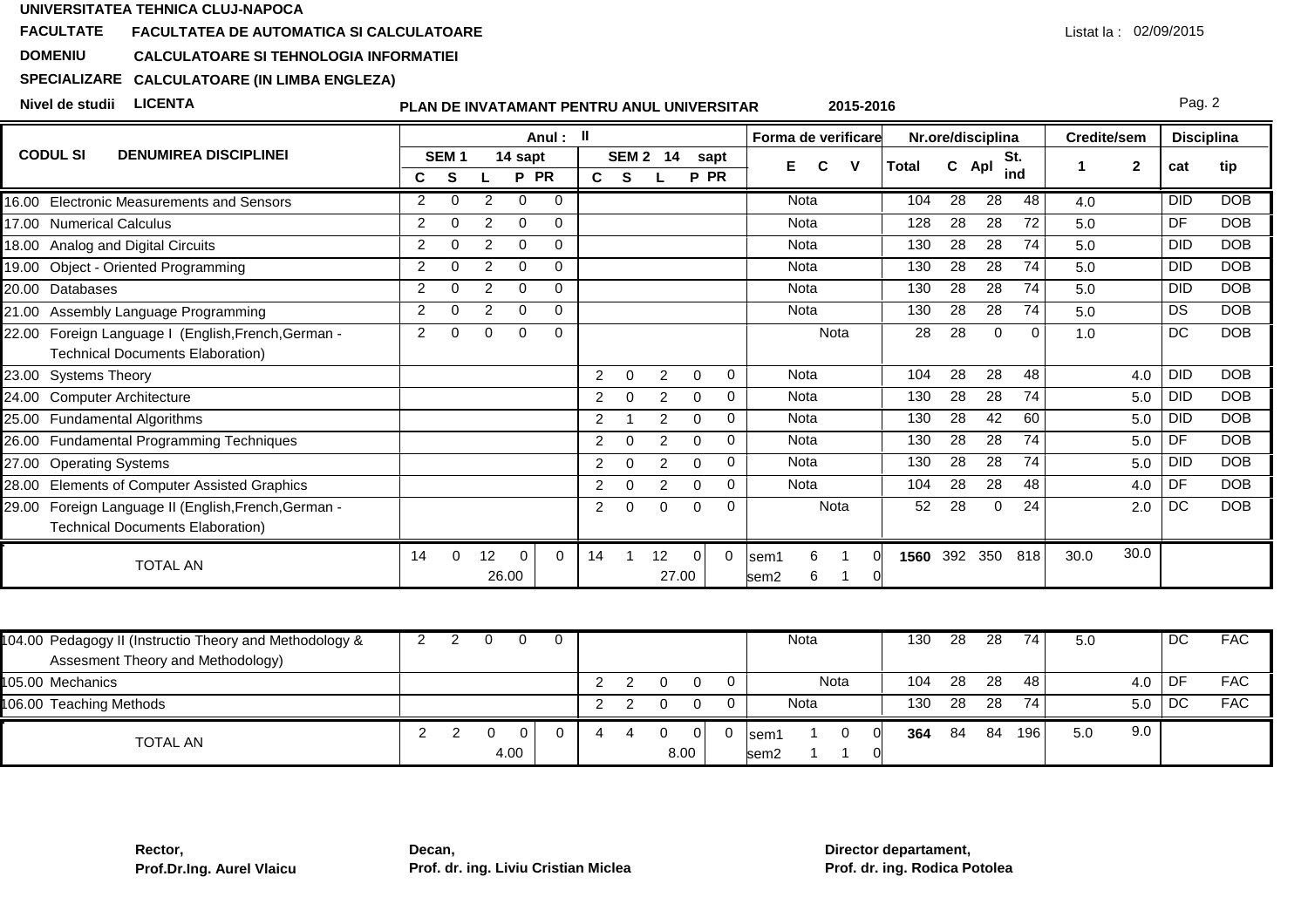### **FACULTATEFACULTATEA DE AUTOMATICA SI CALCULATOARE**

#### **DOMENIUCALCULATOARE SI TEHNOLOGIA INFORMATIEI**

# **SPECIALIZARECALCULATOARE (IN LIMBA ENGLEZA)**

**Nivel de studii LICENTA**

#### **PLAN DE INVATAMANT PENTRU ANUL UNIVERSITAR2015-2016**

Pag. 3

|                                                  |                |                  |                |                         | Anul: III   |                |                |                 |                |             | Forma de verificare                                        |                                            |              |                 | Nr.ore/disciplina |                 | <b>Credite/sem</b> |              | <b>Disciplina</b> |            |
|--------------------------------------------------|----------------|------------------|----------------|-------------------------|-------------|----------------|----------------|-----------------|----------------|-------------|------------------------------------------------------------|--------------------------------------------|--------------|-----------------|-------------------|-----------------|--------------------|--------------|-------------------|------------|
| <b>CODUL SI</b><br><b>DENUMIREA DISCIPLINEI</b>  |                | SEM <sub>1</sub> |                | 14 sapt                 |             |                |                | <b>SEM 2 14</b> |                | sapt        | C<br>Е                                                     | v                                          | <b>Total</b> | C Apl           |                   | St.             | -1                 | $\mathbf{2}$ | cat               | tip        |
|                                                  | C              | S                |                | P PR                    |             | $\mathbf{c}$   | $\mathbf{s}$   |                 | P PR           |             |                                                            |                                            |              |                 |                   | ind             |                    |              |                   |            |
| 30.00 Design with Microprocessors                | 2              | $\Omega$         | $\overline{1}$ | -1                      | $\mathbf 0$ |                |                |                 |                |             | Nota                                                       |                                            | 130          | 28              | 28                | 74              | 5.0                |              | <b>DID</b>        | <b>DOB</b> |
| 31.00 Logic Programming                          | 2              |                  | 2              | $\Omega$                | $\Omega$    |                |                |                 |                |             | Nota                                                       |                                            | 130          | 28              | 42                | 60              | 5.0                |              | <b>DID</b>        | <b>DOB</b> |
| 32.00 Functional Programming                     | 2              | $\Omega$         | $\overline{2}$ | $\mathbf 0$             | $\mathbf 0$ |                |                |                 |                |             | Nota                                                       |                                            | 130          | 28              | 28                | 74              | 5.0                |              | <b>DID</b>        | <b>DOB</b> |
| 33.00 Software Engineering                       | $\overline{2}$ | $\mathbf 0$      | $\overline{1}$ | $\overline{1}$          | $\mathbf 0$ |                |                |                 |                |             | Nota                                                       |                                            | 130          | $\overline{28}$ | $\overline{28}$   | $\overline{74}$ | 5.0                |              | <b>DID</b>        | <b>DOB</b> |
| Introduction to Artificial Intelligence<br>34.00 | 2              | $\Omega$         | 2              | $\Omega$                | $\Omega$    |                |                |                 |                |             | Nota                                                       |                                            | 104          | $\overline{28}$ | $\overline{28}$   | $\overline{48}$ | 4.0                |              | <b>DID</b>        | DOB        |
| Economic Law<br>35.00                            | 2              | $\Omega$         | $\Omega$       | $\Omega$                | $\Omega$    |                |                |                 |                |             | Nota                                                       |                                            | 52           | 28              | $\Omega$          | 24              | 2.0                |              | DC                | <b>DOB</b> |
| <b>Graphic Processing Systems</b><br>36.00       | $\overline{2}$ | $\Omega$         | 2              | $\mathbf 0$             | $\mathbf 0$ |                |                |                 |                |             | Nota                                                       |                                            | 104          | 28              | 28                | 48              | 4.0                |              | <b>DID</b>        | <b>DOB</b> |
| 37.00 Structure of Computer Systems              |                |                  |                |                         |             | $\overline{a}$ | $\mathbf 0$    | $\overline{c}$  | $\mathbf{1}$   | 0           | Nota                                                       |                                            | 104          | 28              | 42                | $\overline{34}$ |                    | 4.0          | <b>DID</b>        | DOB        |
| Formal Languages and Translators<br>38.00        |                |                  |                |                         |             | $\overline{2}$ | $\Omega$       | $\overline{c}$  | $\mathbf 0$    | $\mathbf 0$ | Nota                                                       |                                            | 104          | 28              | $\overline{28}$   | 48              |                    | 4.0          | <b>DID</b>        | <b>DOB</b> |
| 39.00 Management and Communication               |                |                  |                |                         |             | $\overline{2}$ | $\Omega$       | $\Omega$        | $\mathbf 0$    | 0           | Nota                                                       |                                            | 52           | 28              | $\mathbf 0$       | $\overline{24}$ |                    | 2.0          | DC                | DOB        |
| Image Processing<br>40.00                        |                |                  |                |                         |             | $\overline{2}$ | $\mathbf 0$    | $\overline{c}$  | $\overline{1}$ | $\mathbf 0$ | Nota                                                       |                                            | 104          | 28              | 42                | 34              |                    | 4.0          | <b>DID</b>        | <b>DOB</b> |
| Software design<br>41.00                         |                |                  |                |                         |             | $\overline{a}$ | $\mathbf 0$    | $\overline{2}$  | $\mathbf 1$    | 0           | Nota                                                       |                                            | 104          | $\overline{28}$ | 42                | $\overline{34}$ |                    | 4.0          | DS                | <b>DOB</b> |
| <b>Intelligent Systems</b><br>42.00              |                |                  |                |                         |             | $\overline{2}$ | $\overline{0}$ | $\overline{c}$  | $\mathbf 0$    | $\mathbf 0$ | <b>Nota</b>                                                |                                            | 104          | $\overline{28}$ | $\overline{28}$   | 48              |                    | 4.0          | DS                | <b>DOB</b> |
| 43.00 Practical Placement (6 sapt)               |                |                  |                |                         |             | $\mathbf 0$    | $\mathbf{0}$   | $\Omega$        | $\mathbf 0$    | 40          |                                                            | A/R                                        | 240          | 0               | 240               | 0               |                    | 8.0          | <b>DID</b>        | <b>DOB</b> |
| <b>TOTAL AN</b>                                  | 14             | $\mathbf{1}$     | 10             | $\overline{2}$<br>27.00 | $\Omega$    | 12             | $\mathbf 0$    | 10<br>25.00     | 3              | 40          | 6<br>$\blacktriangleleft$<br>sem1<br>5<br>sem <sub>2</sub> | $\Omega$<br>$\mathbf{1}$<br>$\overline{1}$ | 1592 364     |                 | 604               | 624             | 30.0               | 30.0         |                   |            |
|                                                  |                |                  |                |                         |             |                |                |                 |                |             |                                                            |                                            |              |                 |                   |                 |                    |              |                   |            |
| 07.00 Robot Control Systems                      | $\overline{2}$ | $\Omega$         | 3              | $\Omega$                | $\mathbf 0$ |                |                |                 |                |             | <b>Nota</b>                                                |                                            | 130          | $\overline{28}$ | 42                | 60              | 5.0                |              | DS                | <b>FAC</b> |
| 08.00 Teaching Methods                           | 2              | 2                | $\Omega$       | $\Omega$                | $\mathbf 0$ |                |                |                 |                |             | Nota                                                       |                                            | 130          | $\overline{28}$ | $\overline{28}$   | 74              | 5.0                |              | DC                | <b>FAC</b> |
| 09.00 Teaching Practice I                        | $\Omega$       | $\Omega$         | $\Omega$       | $\Omega$                | 3           |                |                |                 |                |             | Nota                                                       |                                            | 58           | 0               | 42                | 16              | 3.0                |              | DC                | <b>FAC</b> |
| 10.00 Signals and Systems                        |                |                  |                |                         |             | $\overline{2}$ | $\mathbf 0$    | $\overline{c}$  | $\mathbf 0$    | 0           | Nota                                                       |                                            | 104          | 28              | 28                | 48              |                    | 4.0          | DS                | <b>FAC</b> |
| 11.00 Real-time Systems                          |                |                  |                |                         |             | $\overline{2}$ | $\Omega$       | $\overline{2}$  | $\Omega$       | $\mathbf 0$ | Nota                                                       |                                            | 104          | 28              | $\overline{28}$   | 48              |                    | 4.0          | DS                | <b>FAC</b> |
| 12.00 Computer Assisted Instruction              |                |                  |                |                         |             | -1             | -1             | $\mathbf 0$     | $\mathbf 0$    | 0           | <b>Nota</b>                                                |                                            | 52           | 14              | 14                | 24              |                    | 2.0          | DS                | <b>FAC</b> |
| 13.00 Teaching Practice II (12 sapt)             |                |                  |                |                         |             | $\mathbf 0$    | $\mathbf 0$    | $\mathbf 0$     | $\mathsf 0$    | 3           | Nota                                                       |                                            | 52           | $\mathbf 0$     | 36                | 16              |                    | 2.0          | $\overline{DC}$   | <b>FAC</b> |
| <b>TOTAL AN</b>                                  | 4              | $\overline{2}$   | 3              | $\Omega$<br>9.00        | 3           | 5              | - 1            | 4<br>10.00      | $\Omega$       | 3           | sem1<br>0<br>sem <sub>2</sub>                              | $\overline{c}$<br>$\Omega$<br>4            |              | 630 126 218     |                   | 286             | 13.0               | 12.0         |                   |            |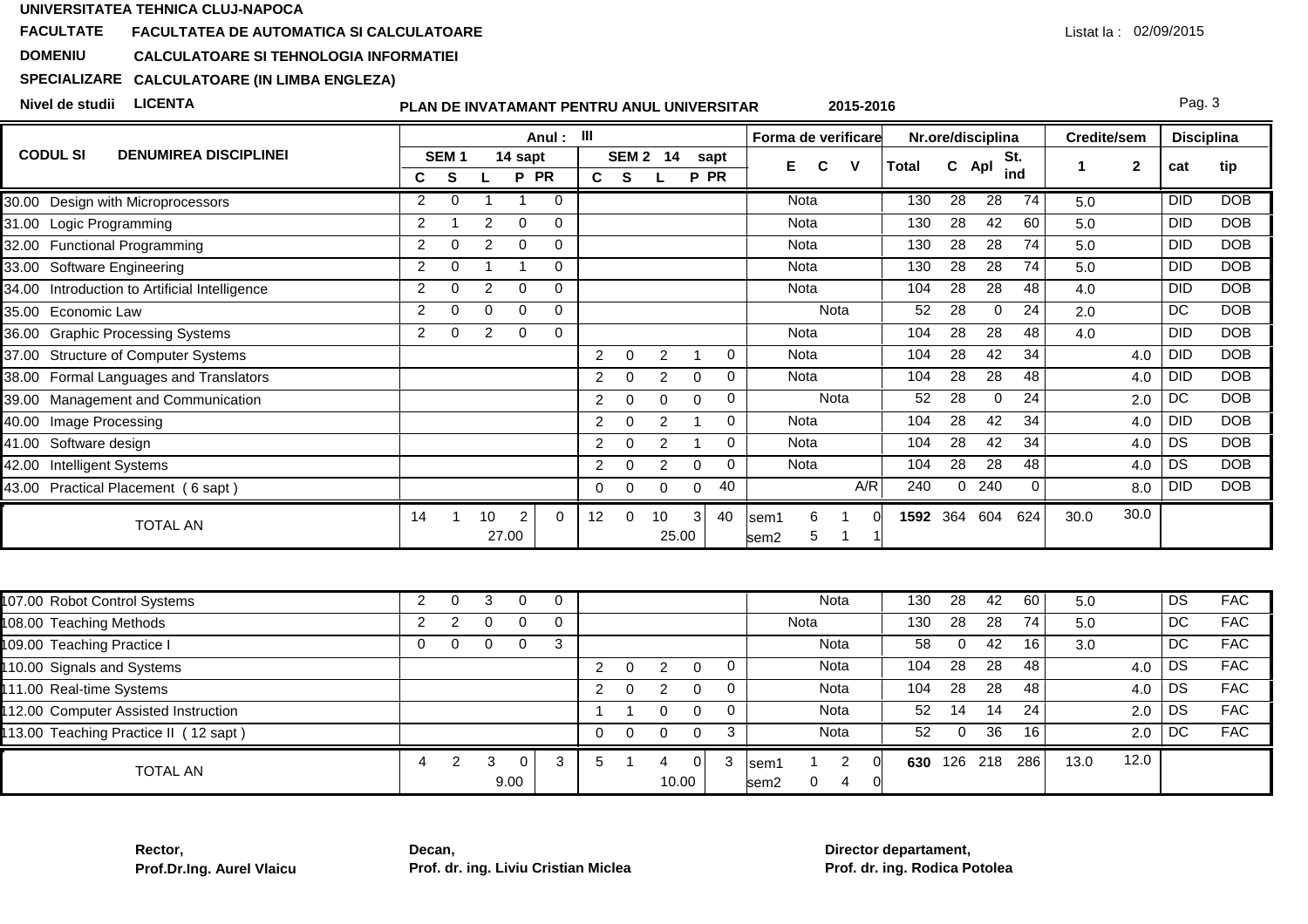### **FACULTATEFACULTATEA DE AUTOMATICA SI CALCULATOARE**

#### **DOMENIUCALCULATOARE SI TEHNOLOGIA INFORMATIEI**

# **SPECIALIZARECALCULATOARE (IN LIMBA ENGLEZA)**

**Nivel de studii LICENTA**

## **PLAN DE INVATAMANT PENTRU ANUL UNIVERSITAR**

Pag. 4

|                                                              |                |                       |                |                         | Anul: IV    |                |                  |                |                 |                 | Forma de verificare                             |              |                 | Nr.ore/disciplina |              | Credite/sem |               | <b>Disciplina</b> |            |
|--------------------------------------------------------------|----------------|-----------------------|----------------|-------------------------|-------------|----------------|------------------|----------------|-----------------|-----------------|-------------------------------------------------|--------------|-----------------|-------------------|--------------|-------------|---------------|-------------------|------------|
| <b>CODUL SI</b><br><b>DENUMIREA DISCIPLINEI</b>              | C              | SEM <sub>1</sub><br>S |                | 14 sapt<br>P PR         |             | C S            | SEM <sub>2</sub> | 14             | P PR            | sapt            | Е<br>$\mathbf v$<br>C                           | <b>Total</b> | C.              | Apl               | St.<br>ind   | -1          | $\mathbf{2}$  | cat               | tip        |
| 44.00 Computer Networks                                      | 2              | $\Omega$              | 2              | $\mathbf{0}$            | $\mathbf 0$ |                |                  |                |                 |                 | Nota                                            | 130          | 28              | $\overline{28}$   | 74           | 5.0         |               | DID               | <b>DOB</b> |
| 45.00 Distributed Systems                                    | 2              | $\Omega$              | 2              | -1                      | $\mathbf 0$ |                |                  |                |                 |                 | <b>Nota</b>                                     | 130          | 28              | 42                | 60           | 5.0         |               | DS                | <b>DOB</b> |
| 46.10 Input-Output Systems and Peripheral Devices            | 2              | $\Omega$              | 2              | $\mathbf{0}$            | $\Omega$    |                |                  |                |                 |                 | <b>Nota</b>                                     | 130          | $\overline{28}$ | $\overline{28}$   | 74           | 5.0         |               | DS                | <b>DOP</b> |
| 46.20 Parallel and Distributed Computing                     | 2              | $\mathbf 0$           | $\overline{2}$ | $\mathbf 0$             | 0           |                |                  |                |                 |                 | Nota                                            | 130          | 28              | 28                | 74           | 5.0         |               | DS                | <b>DOP</b> |
| 47.10 Operating Systems Design                               | 2              | $\Omega$              | 2              |                         | $\Omega$    |                |                  |                |                 |                 | Nota                                            | 156          | 28              | 42                | 86           | 6.0         |               | DS                | <b>DOP</b> |
| 47.20 User Interface Design                                  | 2              | $\Omega$              | 2              | $\overline{\mathbf{1}}$ | $\Omega$    |                |                  |                |                 |                 | Nota                                            | 156          | 28              | 42                | 86           | 6.0         |               | DS                | <b>DOP</b> |
| 48.10 Pattern Recognition Systems                            | $\overline{2}$ | $\Omega$              | $\overline{2}$ | $\overline{1}$          | $\mathbf 0$ |                |                  |                |                 |                 | <b>Nota</b>                                     | 156          | 28              | 42                | 86           | 6.0         |               | DS                | <b>DOP</b> |
| 48.20 Translators Design                                     | $\overline{2}$ | $\Omega$              | $\overline{2}$ |                         | $\Omega$    |                |                  |                |                 |                 | Nota                                            | 156          | 28              | 42                | 86           | 6.0         |               | DS                | <b>DOP</b> |
| 49.10 Marketing                                              | 2              | $\Omega$              | $\Omega$       | $\Omega$                | $\mathbf 0$ |                |                  |                |                 |                 | Nota                                            | 74           | 28              | $\Omega$          | 46           | 3.0         |               | DC                | <b>DOP</b> |
| 49.20 Personal and Professional Development                  | 2              | $\mathbf 0$           | $\mathbf 0$    | $\mathbf 0$             | $\mathbf 0$ |                |                  |                |                 |                 | Nota                                            | 74           | 28              | $\mathbf 0$       | 46           | 3.0         |               | DC                | <b>DOP</b> |
| 50.00 Information Systems                                    |                |                       |                |                         |             | $2^{\circ}$    | $\overline{0}$   | $\overline{2}$ | $\mathbf 0$     | 0               | Nota                                            | 104          | $\overline{28}$ | 28                | 48           |             | 4.0           | DS                | <b>DOB</b> |
| 51.10 Knowledge-based Systems                                |                |                       |                |                         |             | 2              | $\Omega$         | $\overline{2}$ | $\mathbf 0$     | 0               | Nota                                            | 104          | 28              | 28                | 48           |             | 4.0           | DS                | <b>DOP</b> |
| 51.20 Parallel Programming                                   |                |                       |                |                         |             | $\overline{2}$ | $\mathbf 0$      | $\overline{2}$ | $\mathbf 0$     | 0               | <b>Nota</b>                                     | 104          | 28              | 28                | 48           |             | 4.0           | DS                | <b>DOP</b> |
| 52.10 DataBase Design                                        |                |                       |                |                         |             | $\overline{2}$ | $\mathbf 0$      | 2              | $\mathbf 0$     | 0               | Nota                                            | 104          | $\overline{28}$ | $\overline{28}$   | 48           |             | 4.0           | DS                | <b>DOP</b> |
| 52.20 Computer Network Design                                |                |                       |                |                         |             | $\overline{2}$ | $\Omega$         | $\overline{2}$ | $\Omega$        | 0               | Nota                                            | 104          | 28              | 28                | 48           |             | 4.0           | DS                | <b>DOP</b> |
| 53.00 Project Management                                     |                |                       |                |                         |             | $\overline{2}$ | $\mathbf{0}$     | $\Omega$       | $\Omega$        | 0               | Nota                                            | 74           | 28              | 0                 | 46           |             | 3.0           | <b>DS</b>         | <b>DOB</b> |
| 54.00 Project Elaboration Methodology                        |                |                       |                |                         |             | $\overline{2}$ | $\Omega$         | 0              | $\Omega$        | $\mathbf 0$     | Nota                                            | 52           | 28              | $\mathbf 0$       | 24           |             | 2.0           | DS                | <b>DOB</b> |
| <b>Communication Protocols and Networks Project</b><br>55.00 |                |                       |                |                         |             | $\mathbf 0$    | $\Omega$         | $\Omega$       | $\overline{c}$  | $\mathbf 0$     | Nota                                            | 52           | $\Omega$        | $\overline{28}$   | 24           |             | 2.0           | <b>DID</b>        | <b>DOB</b> |
| 56.00 Research and Development Activity                      |                |                       |                |                         |             | $\mathbf 0$    | $\mathbf 0$      | 0              | 8               | $\mathbf 0$     | A/R                                             | 234          |                 | $0$ 112           | 122          |             | 9.0           | DS                | <b>DOB</b> |
| 57.00 Practical Placement for Diploma Thesis (2 sapt)        |                |                       |                |                         |             | 0              | $\Omega$         | 0              | 0               | $\overline{30}$ | A/R                                             | 60           | $\Omega$        | 60                | $\Omega$     |             | 2.0           | <b>DS</b>         | <b>DOB</b> |
| 58.00 Defence of Diploma Thesis                              |                |                       |                |                         |             | $\mathbf{0}$   | $\mathbf 0$      | 0              | $\mathbf 0$     | 0               | <b>Nota</b>                                     | $\mathbf 0$  | $\mathbf 0$     | $\mathbf 0$       | $\mathbf{0}$ |             | 10.0          | DS                | <b>DOB</b> |
| <b>TOTAL AN</b>                                              | 12             | $\Omega$              | 10<br>25.00    | 3                       | $\Omega$    | 10             | $\Omega$         | 6<br>26.00     | 10 <sup>1</sup> | 30              | sem1<br>$\overline{c}$<br>4<br>sem <sub>2</sub> | 1560         | 308             | 466               | 786          | 30.0        | 30.0<br>$+10$ |                   |            |

|  | $\sim$ $\sim$<br>Clasroom management |  |  | Nota | 50 | ັບເປ | $\sim$ $-$<br>. . | $ -$<br>$\sim$ |
|--|--------------------------------------|--|--|------|----|------|-------------------|----------------|
|--|--------------------------------------|--|--|------|----|------|-------------------|----------------|

**Rector,Prof.Dr.Ing. Aurel Vlaicu** **Decan,Prof. dr. ing. Liviu Cristian Miclea** **Director departament,Prof. dr. ing. Rodica Potolea**

**2015-2016**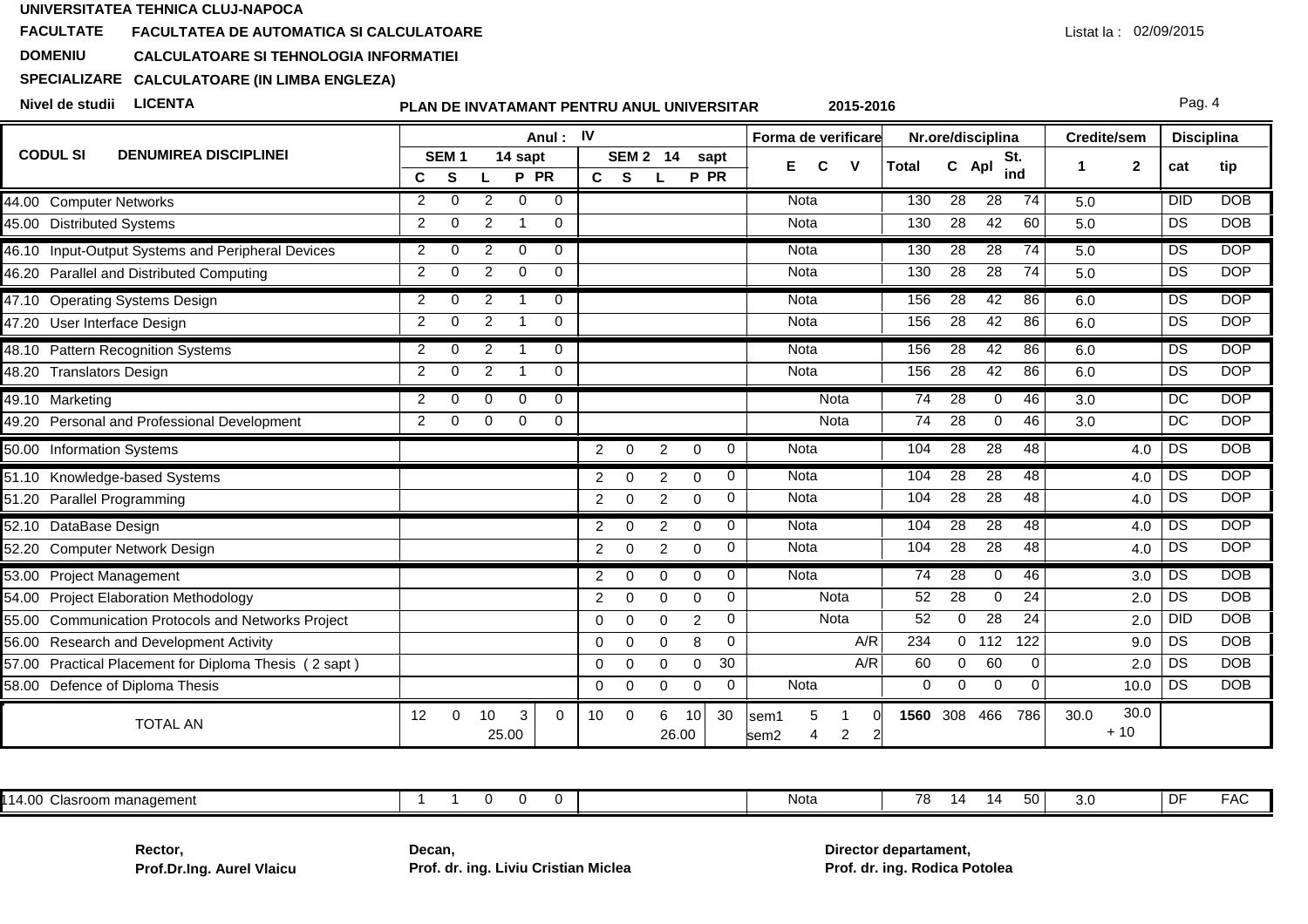|                  | UNIVERSITATEA TEHNICA CLUJ-NAPOCA               |  |   |                  |                                                   |          |          |                |          |                |          |           |    |    |    |                 |     |                          |        |
|------------------|-------------------------------------------------|--|---|------------------|---------------------------------------------------|----------|----------|----------------|----------|----------------|----------|-----------|----|----|----|-----------------|-----|--------------------------|--------|
| <b>FACULTATE</b> | <b>FACULTATEA DE AUTOMATICA SI CALCULATOARE</b> |  |   |                  |                                                   |          |          |                |          |                |          |           |    |    |    |                 |     | Listat la : $02/09/2015$ |        |
| <b>DOMENIU</b>   | CALCULATOARE SI TEHNOLOGIA INFORMATIEI          |  |   |                  |                                                   |          |          |                |          |                |          |           |    |    |    |                 |     |                          |        |
|                  | SPECIALIZARE CALCULATOARE (IN LIMBA ENGLEZA)    |  |   |                  |                                                   |          |          |                |          |                |          |           |    |    |    |                 |     |                          |        |
| Nivel de studii  | <b>LICENTA</b>                                  |  |   |                  | <b>PLAN DE INVATAMANT PENTRU ANUL UNIVERSITAR</b> |          |          |                |          |                |          | 2015-2016 |    |    |    |                 |     |                          | Pag. 5 |
|                  | <b>TOTAL AN</b>                                 |  | 0 | $\Omega$<br>2.00 |                                                   | $\Omega$ | $\Omega$ | $\overline{0}$ | $\Omega$ | lsem1<br>lsem2 | $\Omega$ | 0<br>- 0  | 78 | 14 | 14 | 50 <sup>1</sup> | 3.0 | 0.0<br>$+5$              |        |